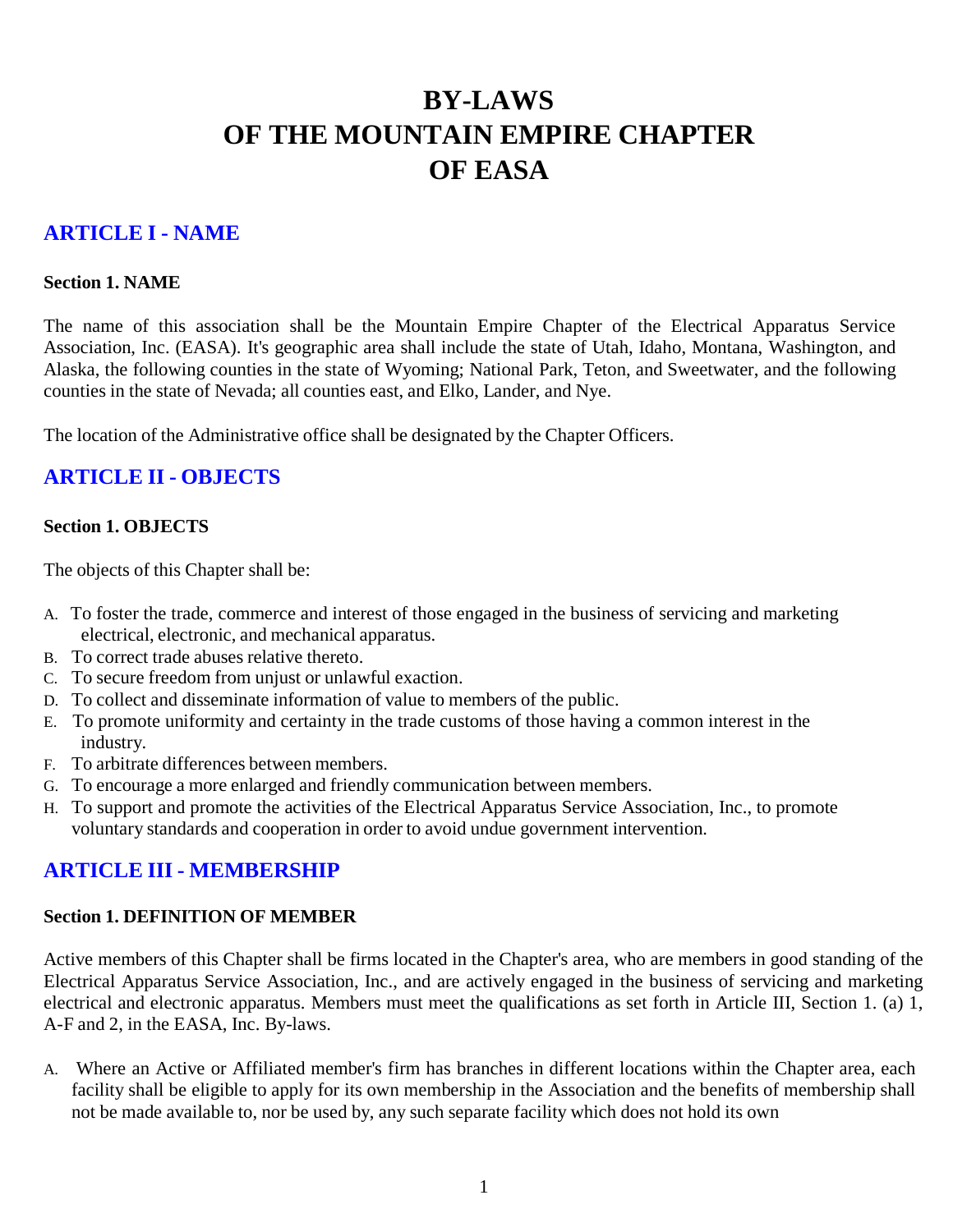membership in the Association.

- B. Affiliate members of this Chapter shall be firms who are not eligible as Active members, but who are engaged in a business whose interest are closely identified with those of "EASA" and this Chapter. Eligibility to membership under this classification shall be determined by the Chapter members by a majority vote. Affiliate members, who are not also Associate members of the International shall not use the International emblem or any advertisement which would indicate International membership. If a Chapter Affiliated member is also an Associate member, they are entitled to use the International emblem in their advertising, but must make note that they are Associate members.
- C. Privileged members shall be persons who have rendered services to the Mountain Empire Chapter of EASA and who wish to remain involved with this Chapter.
- D. Where member is referred to in these By-laws, it is intended to mean either Active member, Affiliate, or Privileged member, unless otherwise stated.

## **Section 2. MEMBER REPRESENTATIVE**

- A. Each member firm in good standing shall designate in writing a principal or full-time employee of the firm who shall have full authority to act for the Chapter member firm.
- B. Each Active member firm shall be entitled to one vote.
- C. Affiliate members shall not be entitled to vote, but shall be allowed other privileges subject to such restrictions as may be determined by the Chapter members by a majority vote. Privileged members shall not be entitled to vote or hold office.

## **Section 3. DUES AND PRIVILEGES**

Each member shall pay such dues and assessments as shall be set forth by the Chapter members by a majority vote, and International dues as set by EASA, and shall exercise and enjoy such rights and privileges as these By-laws and Amendments thereto shall provide.

## **Section 4. MEMBERSHIP APPLICATION**

- A. Application for Active membership shall be made upon forms provided by EASA, Inc. for such purpose and sponsored by an Active Chapter member. The applicant, if eligible as per EASA By-laws, Article III, Section 1, (a) 1, A-F, and approved by the Chapter members majority vote, the Regional director and EASA, shall upon payment of Chapter and International dues and fees, become an Active member of the Chapter.
- B. Application for Affiliate membership shall be made in writing to the Chapter Secretary-Treasurer. Applicants who are Associate member of EASA Inc. and who are located in the area covered by the Mountain Empire Chapter shall, upon payment of dues, be accepted as Affiliate members. Applicants who are not Associate members of EASA Inc., if eligible and approved by the Chapter Members by a majority vote, shall upon payment of any required Chapter dues or fees, become an Affiliate member of this Chapter.
- C. Application for Privilege membership shall be made in writing to the Chapter Secretary-Treasurer. The applicant, if eligible and approved by the Chapter members by a majority vote, shall upon payment of any required Chapter dues or fees, become a Privileged member of this Chapter.

## **Section 5. MEMBERSHIP TERMINATION**

A. Membership in the Chapter may be terminated by a member at any time with written notice to the Chapter Secretary-Treasurer, with such termination being effective upon receipt. All Chapter and Association property in a member's possession must be returned at that time and all privileges as a member of the Chapter relinquished.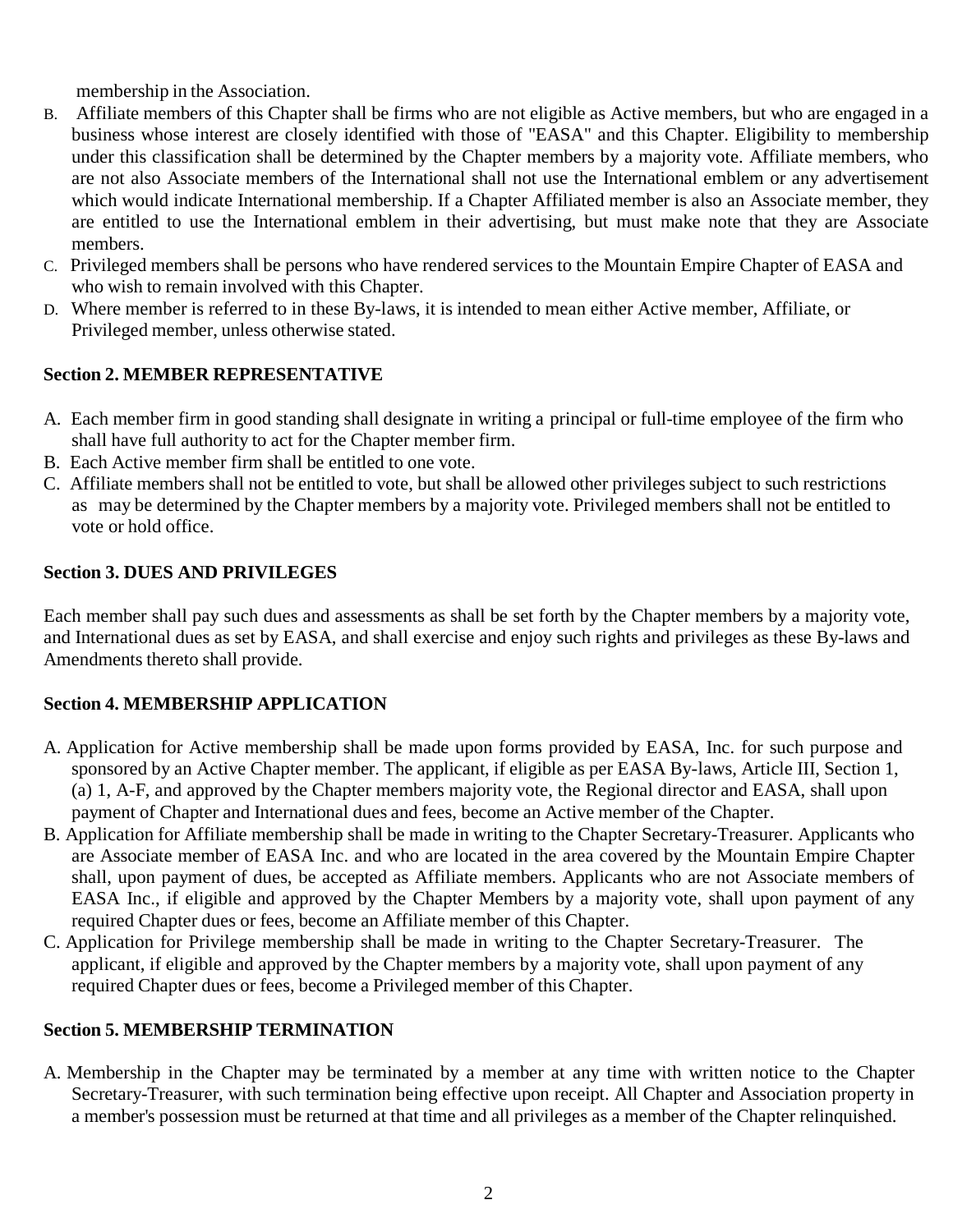- B. Should any member or firm cease to be actively engaged in the business described in Article III, Section 1(a) of International By-laws, said Active membership in this Chapter shall thereupon be automatically terminated and all rights, title and interests in the property of the Chapter shall terminate.
- C. Members may be censured, suspended or expelled by the Active membership of the Chapter for violation of the By- laws of the Chapter Governing Policies or the Code of Business Practice of EASA or for conduct prejudicial to the best interests of this Chapter. Expulsion shall be by the majority vote of the Active membership as provided for in Article XI of these By-laws provided that a statement of the charges shall have been mailed by registered mail to the member under charge at his or its last recorded address at least 30 days before final action is taken, such statement shall be accompanied by a notice of when and where the Active membership is to take action. The member shall have an opportunity to be heard. Individuals or firms, by virtue of becoming members of the Chapter, shall be deemed to have consented to the right of the Chapter to impose such disciplinary action.
- D. Any action taken by a Chapter shall be subject to review by the Board of Directors of EASA, Inc., which may, by two-thirds (2/3) vote; declare such action by a Chapter null and void.

#### **Section 6. MEMBERSHIP YEAR**

The Membership year for all Chapter members shall be from April 1 through March 31.

#### **Section 7. CHANGE OF NAME OR OWNERSHIP**

- A. If any Active member or Firm changes its name without any change in controlling ownership interest, said firm must notify EASA headquarters within sixty (60) days of the official name change.
- B. Any sale or transfer of the controlling ownership in any firm holding Active membership herein, shall forthwith automatically terminate said membership, unless the member shall notify EASA headquarters within sixty (60) days of such event and an application for continuation of membership is made within that time. If continuation is approved in accordance with the procedures set forth in Article III, Section 3, of EASA Inc., By-laws no entrance fee or dues are required if the dues are already paid for the current membership year. If continuation is not approved, EASA membership shall terminate.
- C. No membership can be transferred.

## **ARTICLE IV - ACTIVITIES**

#### **Section 1. REGULATIONS**

- A. The activities of this Chapter shall be subject to such limitations and regulations as may be specified by EASA Inc.
- B. The International Association shall not be responsible for any obligations, financial or otherwise, of this Chapter.

## **ARTICLE V - MANAGEMENT**

#### **Section 1. MANAGEMENT**

The Active management of this Chapter shall be vested in its Executive Officers as provided in Article vii of these By-laws.

## **ARTICLE VI - EXECUTIVE COMMITTEE**

#### **Section 1. COMPOSITION**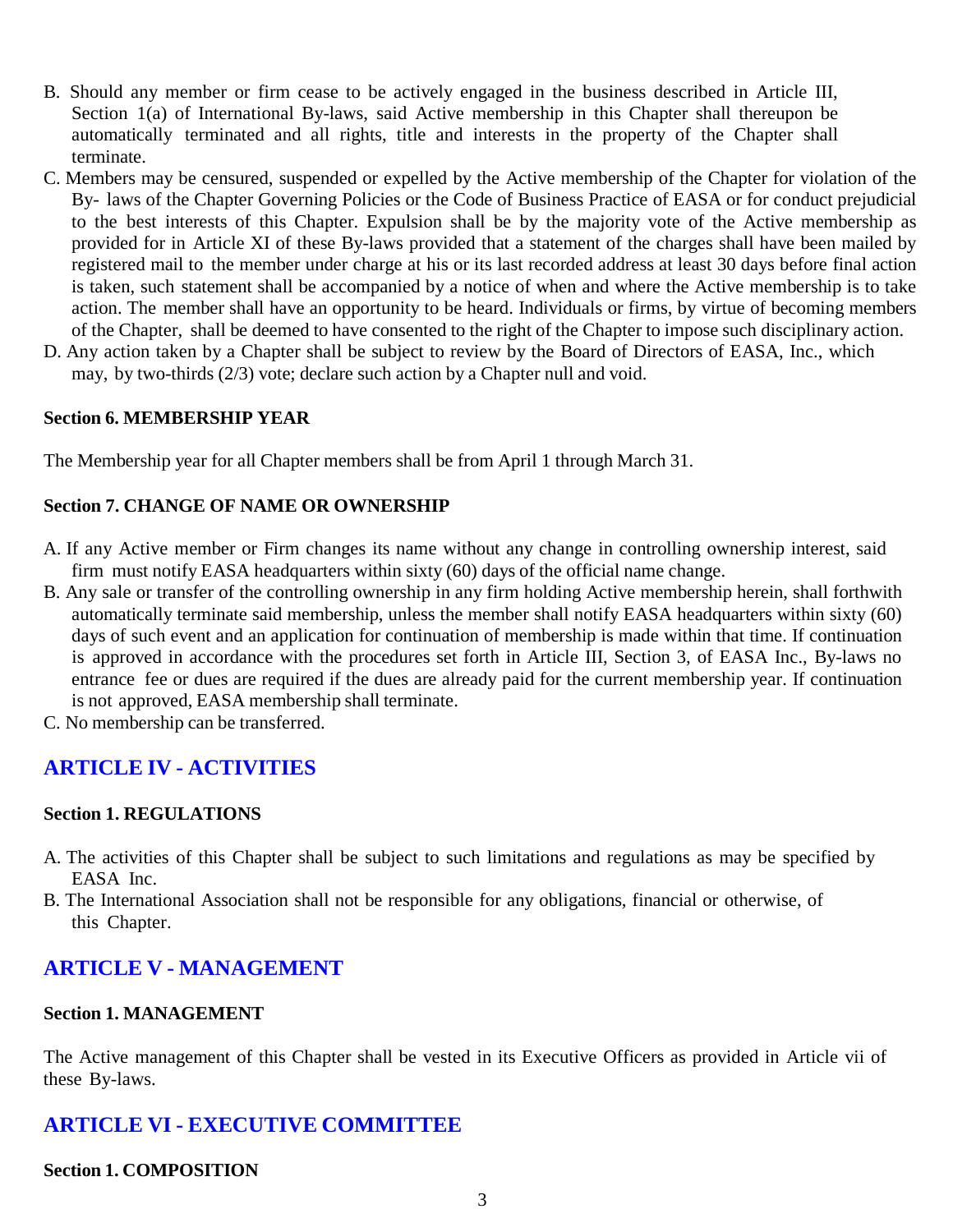The Executive Committee shall consist of the President, who shall be Chairman, Vice-president, and Secretary-Treasurer as voting members and shall serve for one Administrative year, or until their successors are elected.

## Section 2. **AUTHORITY**

- A. The Executive Committee may act for and in behalf of the Active membership in the interim between meetings of the Active members of the Chapter.
- B. All the acts of the Executive Committee shall be subject to substitution, alteration, amendment, or repeal by a majority vote of the Active membership provided there is ten percent (10%) of the Active Membership present for voting.
- C. The Executive Committee may not authorize any non-budgeted expenditure exceeding an amount determined by the Active membership of said Chapter, as designated in the Governing Policies.

## Section 3. **MEETINGS**

- A. Semiannual Executive Committee meetings will be held at the Spring and Fall Conventions. If the majority of the Executive Committee are not planning to be in attendance at these conventions, then a telephone meeting will be held within 15 days prior to said Conventions. Minutes of this meeting shall be kept.
- B. The Executive Committee Special meetings will be held, when called for by any two (2) members of the Executive Committee, upon five (5) days notice by the Chairman. Minutes of this meeting shall be kept.
- C. The Executive Committee may conduct a meeting by telephone conference call. All action taken at such telephonic

meeting shall be subject to the same voting, notice, and other requirements as any other meeting of the

Executive Committee and any action taken at such telephonic meeting shall have the same force and effect as a meeting of the Executive Committee in person. Minutes of this meeting shall be kept.

#### Section 4. **VOTING**

Decisions of the Executive Committee require the approval of two (2) of its voting members, which constitutes a majority.

#### Section 5. **EXPENDITURES**

One meal for each of the Executive Committee members incurred when attending Special Committee meetings shall be paid by the Chapter.

## **ARTICLE VII - OFFICERS AND THEIR DUTIES**

#### **Section 1. OFFICERS**

The elected officers of the Chapter shall be the President, Vice-president and Secretary-Treasurer, all of whom shall be elected by and from the Chapter's Active membership, excluding the Secretary-Treasurer, whom may be elected from either the Active members or the Affiliate members, at the annual Fall Chapter meeting to serve beginning the Spring meeting of the following year.

#### **Section 2. PRESIDENT**

The President shall be the Chief Executive Officer of the Chapter and shall preside at all Chapter meetings. He shall perform all duties as are provided for in these By-laws and such other duties as usually are incidental to this office.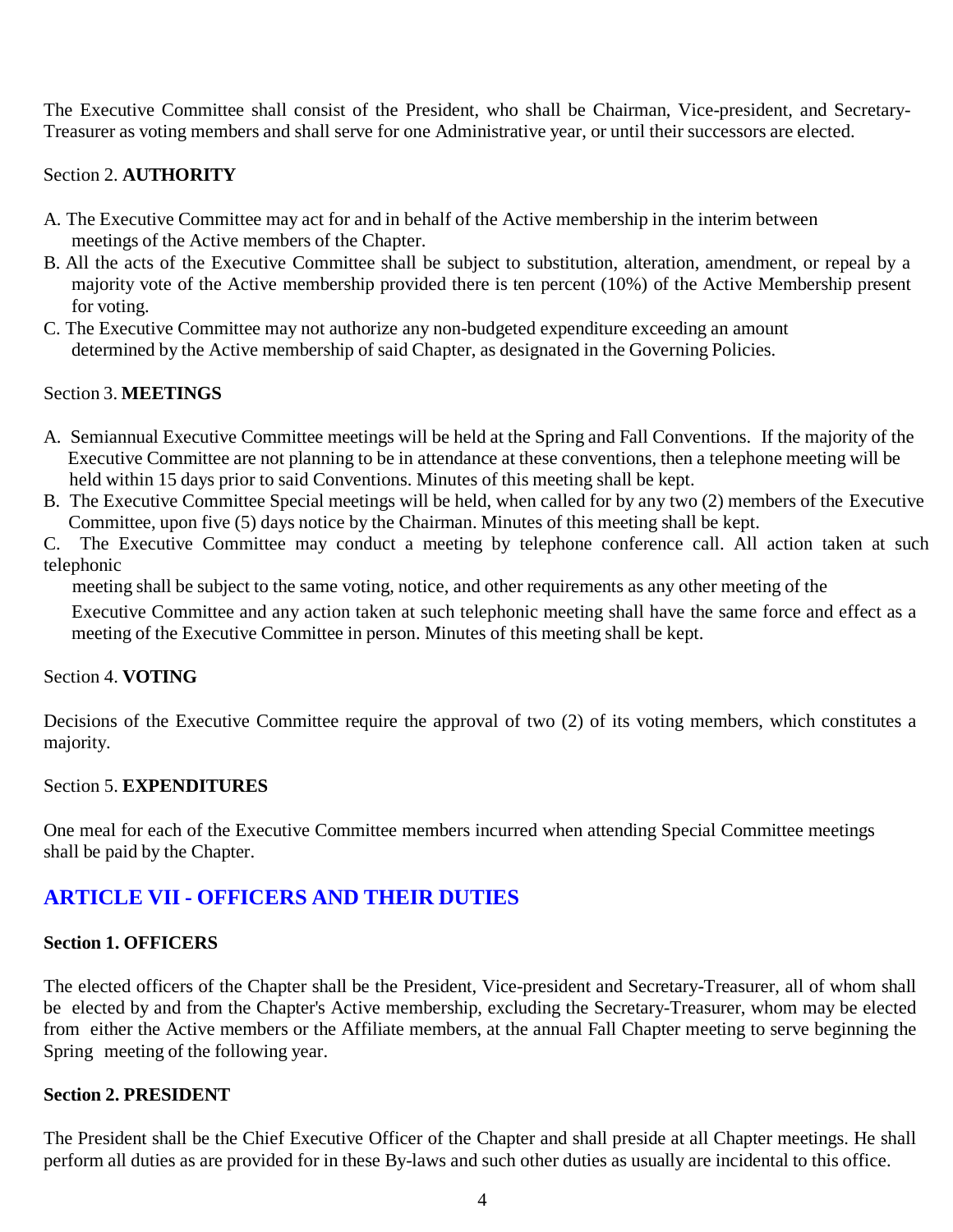- A. Coordinate all activities of the Chapter, which will include attendance at the Chapter's Spring & Fall meetings.
- B. Work in close cooperation with International Headquarters at all times.
- C. Keep abreast of all Chapter functions and activities by receiving copies of all correspondence between Officers and Regional director.
- D. Give his full assistance to all Officers of the Chapter in performing their own duties.
- E. Assist in the recruiting of new members and welcome each new member in the Chapter, either by mail, telephone or personal visit.
- F. Make certain that provisions are made for the Chapter meetings immediately following his term of office. He should work closely with the Vice-president in making the above referenced tentative plans since those meetings will be held in the Vice-president's term of office as President, assuming he will go through the chairs.
- G. Assume responsibility for the formation of a Nominating Committee, consisting of the three (3) most recent Past Presidents, with the most recent Past President as the Chairman, for the purpose of selecting nominees for new officers each year.
- H. Attend the Chapter Officer's meeting in St. Louis.

## **Section 3. VICE-PRESIDENT**

The Vice-president shall, during the absence of disability of the President, exercise all the powers and discharge all the duties of the President until the President shall return or his successor be chosen.

- A. Keep abreast of all Chapter activities so he will have full knowledge of all Chapter functions in the event he should have to substitute for the President.
- B. Be placed in charge of all Memberships either: pending, new, old, or terminated. He shall present a Membership report to the Members of the Chapter at each Semiannual meeting of the Chapter which shall be prepared by the Secretary-Treasurer. Be a member of the Membership Committee.
- C. Stand ready to assist any of the Officers in the performance of their own duties.
- D. Actively participate in the planning of the next year's Chapter meeting.

## **Section 4. SECRETARY-TREASURER**

The Secretary-Treasurer shall be a combined office in this Chapter.

- A. Prepare a yearly Budget to be presented to and approved by the Chapter members at the annual Spring meeting.
- B. Prepare for the Vice-president, a Membership report for both the Spring and Fall Chapter meetings.
- C. Work in close cooperation with the other Chapter Officers and render assistance whenever necessary.
- D. Prepare and present a Financial report at each meeting of the Active members.
- E. Be responsible for the supervision and administration of all funds belonging to the Chapter in accordance with the adopted Budget.
- F. Be responsible for recording the proceedings of all meetings of the Chapter Members, Officers, and/or Committees.
- G. Attend the Chapter Officer's meeting in St. Louis.

## **Section 5. COMPENSATION**

The President, Vice-president, and Secretary-Treasurer shall serve without pay unless provisions have been made by the Active membership of the Chapter.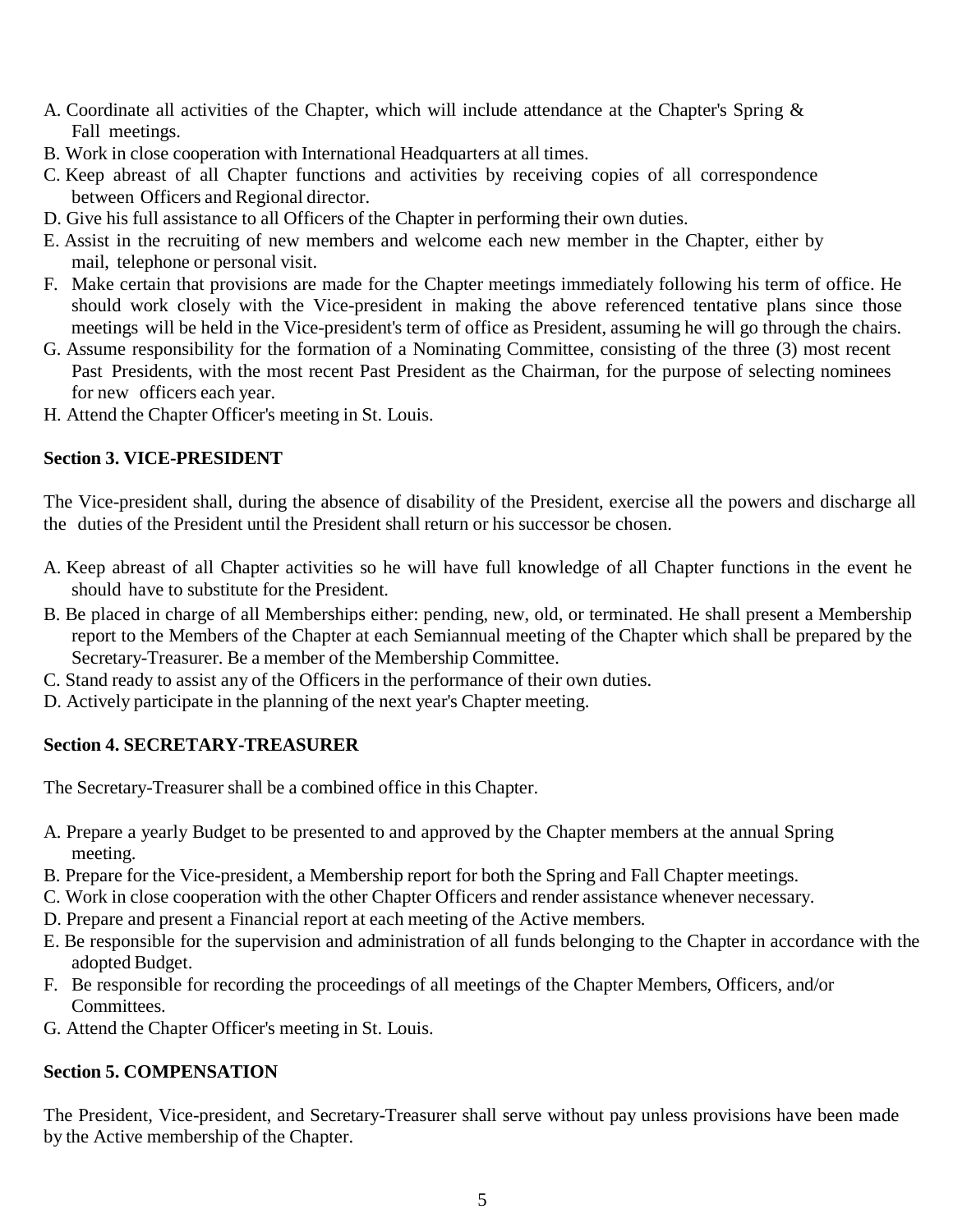## **Section 6. RESIGNATION AND REMOVAL**

- A. An Officer may terminate his office at any time by written notice to the Chapter membership, via the Vicepresident, with such termination being effective upon receipt.
- B. If an Officer fails to perform the duties of the office entrusted to his or is guilty of misconduct involving moral turpitude, he may be removed for such due cause by a majority vote of the Chapter member and after notification and approval from EASA, Inc.. Notice to an Officer whose removal is to be considered shall be provided at least thirty (30) days before said meeting, at which the Officer shall have the opportunity to be heard.
- C. All Chapter and Association property given him in his capacity as an Officer shall be returned upon termination.

## **Section 7. ADDITIONAL DUTIES & CHAPTER BUSINESS**

Additional duties and Chapter business to be performed by Chapter Officers shall be:

- A. Assist all Officers in the performance of their duties and keep them informed of Chapter activities.
- B. Be responsible for maintaining all permanent files of the Chapter, including filed minutes of meetings, financial statements, budgets, membership reports, tax records, and all other pertinent data.
- C. Be responsible for handling all Chapter money..
- D. Pay all Chapter bills and invoice any payments owed to the Chapter.
- E. Have the financial books and records audited as requested.
- F. If and when requested to do so, be bonded in the amount set forth by the Chapter members by a majority vote.
- G. Prepare all necessary tax forms and payments when due.
- H. Keep in supply, and in good condition, name tags to be used at each Chapter meeting.
- I. Publish the biyearly Chapter newsletter.
- J. Make him/herself known to other Chapters, in order to exchange ideas and keep the Chapter posted on events throughout the EASA organization which may be of interest to the Chapter. During the four (4) month collection period, keep abreast of the dues that are late, and assess the 15% penalty. Assist in implementing the annual Fall and Spring meetings along with the appointed committees.
- K. Prepare the following forms or reports for each Chapter meeting:
- 1 Certificates as requested by Chapter Officers.
- 2 Dues report (Spring meeting only)
- 3 Financial Report, Secretary-Treasurer to present.<br>4 Membership report, Vice-president to present.
- Membership report, Vice-president to present.
- 5 Have a copy of the minutes of the last Chapter meeting on hand.
- 6 Budget, Secretary-Treasurer to present.
- 7 Process all New membership applications promptly.

## **Section 8. VACANCIES**

A vacancy in any office shall be filled within ninety (90) days in the same manner as said office was originally filled. Any Officer elected to fill such vacancy shall serve until the expiration of the term of the Officer being replaced. If the President resigns, the Vice-president shall assume the responsibilities of the President until the vacancy is filled. During this time, the Vice-president shall appoint another Active member to serve on the Executive Board for voting purposes.

## **Section 9. REPRESENTATIVE CHANGE**

All officers must remain the Official representative of the same Member firm during their term of office. If such employment changes, then the Officer shall automatically be disqualified from his position. Upon such a change in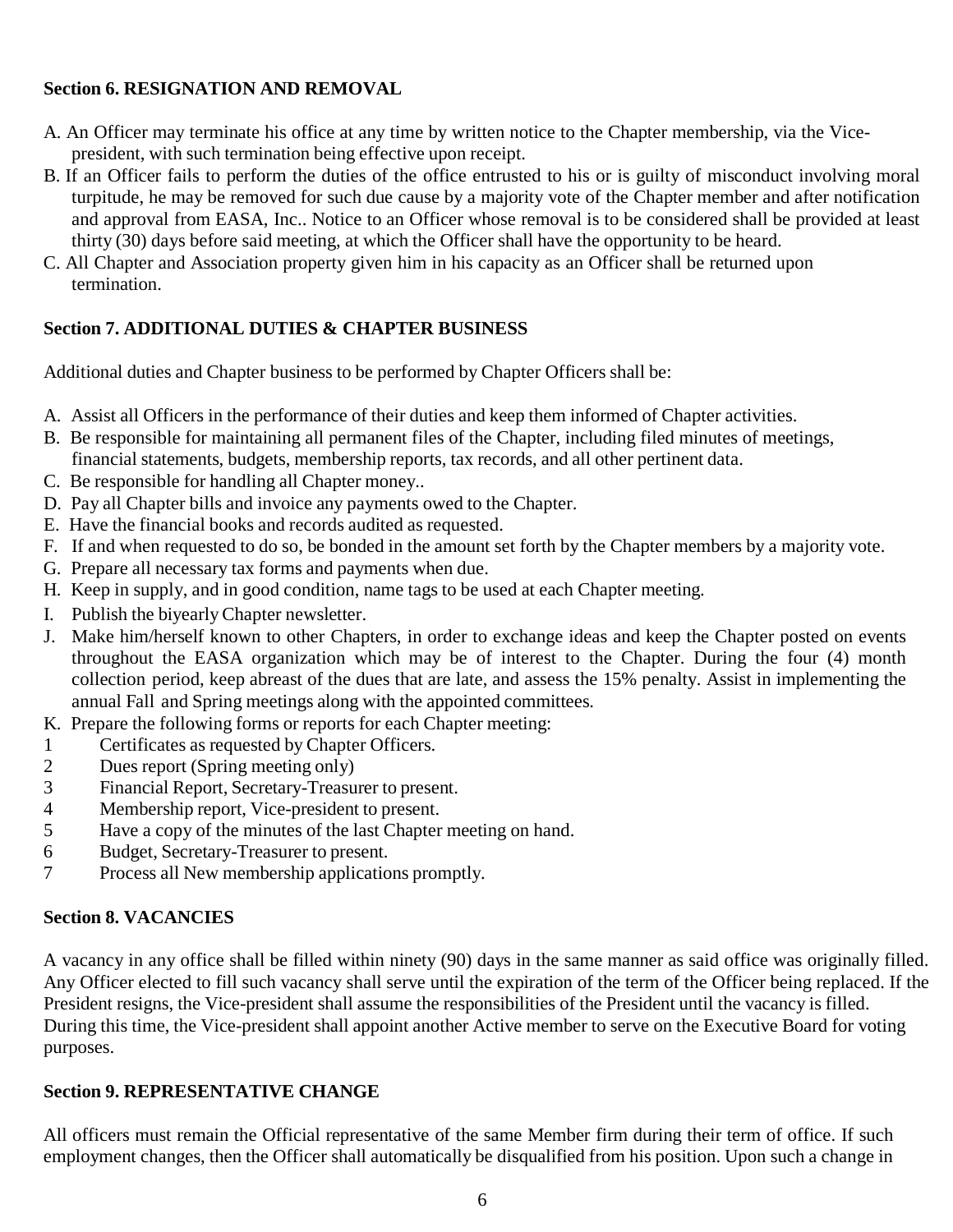emplo**y-**met, if ex-officer becomes a representative for another Member firm, he is immediately eligible for reelection.

## **ARTICLE VIII - COMMITTEES**

#### **Section 1. STANDING COMMITTEES**

Standing committees of the Chapter shall be; the Executive Committee (Article VI, Section 1), the Nominating Committee (Article IX, Section 1), and the Membership Committee. Chairman of the Membership Committee shall be voted on by the membership, who shall appoint other members to this committee.

#### **Section 2. SPECIAL COMMITTEES**

Special committees may be appointed by the President for his Administrative Year. Such as meeting committees, etc.

#### **Section 3. REPORTING OF COMMITTEES**

All committees shall report to the President of the Chapter, and when called upon to do so, the Membership at meetings. Minutes of any Committee meetings shall be taken by the Secretary-Treasurer when feasible for this Officer to attend, otherwise by a committee member.

#### **Section 4. EX-OFFICIO MEMBER**

The Secretary-Treasurer shall serve as a non-voting member of the Executive Committee, and unless specifically excluded from other committees by the Chapter Officers. If the Secretary-Treasurer is from an Affiliate member firm, then another Chapter member will be added to the Executive Committee as a voting member. The specific duty of the Secretary-Treasurer

## **ARTICLE IX - NOMINATION OF OFFICERS**

#### **Section 1. NOMINATING COMMITTEE**

- A. The Nominating Committee shall consist of the three (3) most recent Past Presidents who are available and willing to serve. The most recent Past President shall serve as Chairman. If the three (3) most recent Past Presidents are not available, or willing to serve, the President may appoint the members of the Nominating committee as he sees fit.
- B. The President, thirty (30) days prior to the annual Fall meeting of the Chapter, shall notify the members of the Nominating Committee to provide a slate of no less than three (3) nominees for consideration by the Chapter's Active membership for Officers at the annual Fall meeting.

#### **Section 2. CONSENT OF NOMINEE**

Each nominee for Officer must have consented to serve if elected and abide by the responsibilities as set forth in these By-laws and Governing Policies.

## **ARTICLE X - OFFICER ELECTION**

At least thirty (30) days prior to the annual Fall meeting, the President will notify the Nominating Committee to provide at lease three (3) nominees for election for Officers, which shall take place at the annual Fall meeting of the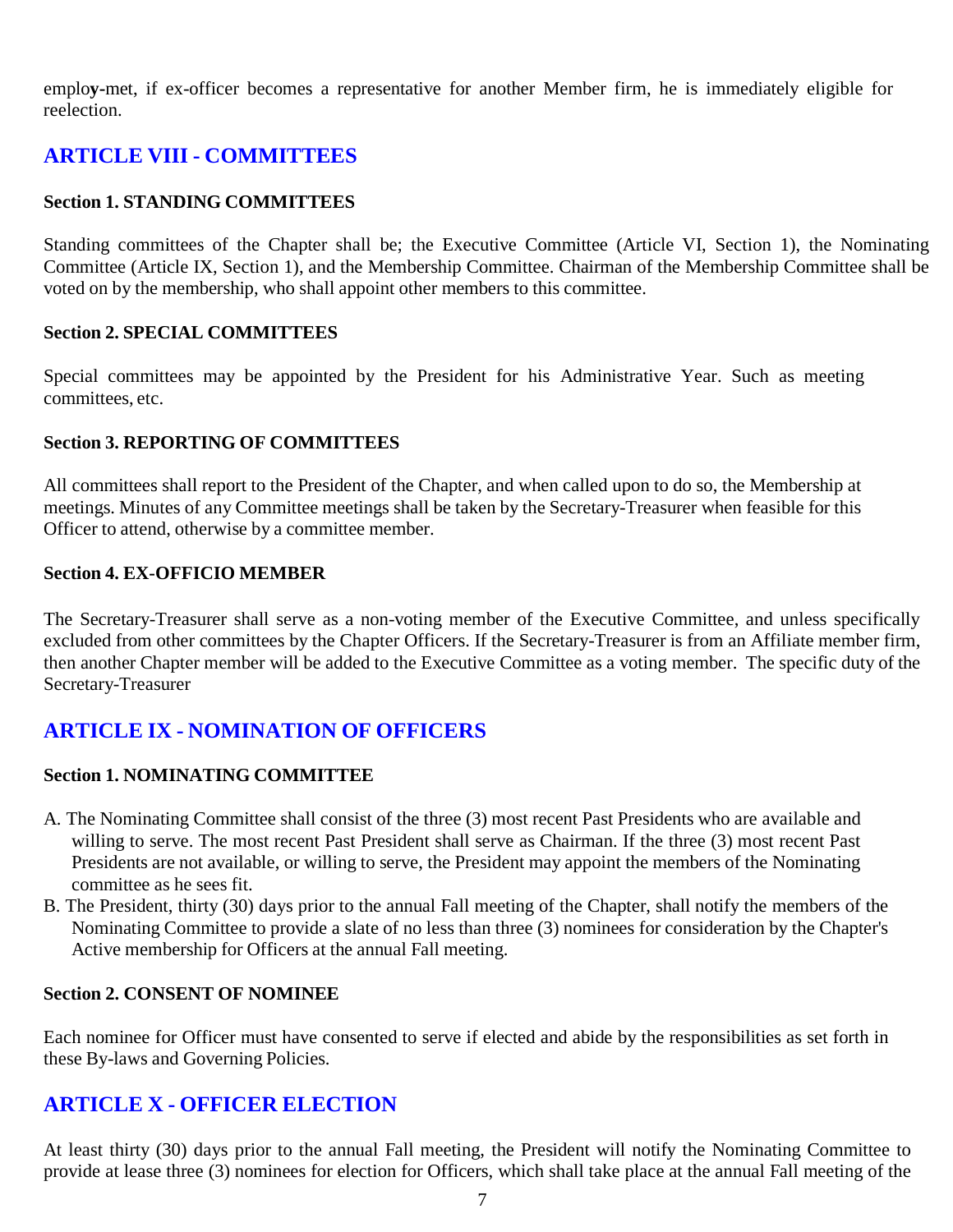Chapter membership.

A. Upon request of any three (3) members of the Chapter Active members, secret ballots will be used in voting.

## **ARTICLE XI - MEETINGS**

## **Section 1. BUSINESS MEETINGS**

Business meetings of the Chapter shall be held as a part of the Spring and Fall meetings of the Chapter. Ten percent (10%) of the Active membership must be present for a meeting to occur.

## **Section 2. SPECIAL MEETINGS**

Special meetings of the Chapter shall be called by the President or by a simple majority of the Active membership of the Chapter on twenty (20) days written notice by mail, with such notice stating the purpose of the meeting. At any Special meeting, the material covered shall only be those matters stated in the notice. A summary of the minutes of all meetings shall be available to the Chapter membership upon written request. Ten percent (10%) of the Active membership must be in attendance to vote on any issues.

## **Section 3. TELEPHONE MEETINGS**

Where the President, or any two (2) members of the Executive Committee or a majority of the Chapter members are of the view that a matter affecting the Chapter is of an emergent nature requiring the prompt attention of the entire Executive Committee, then, under such circumstances, the Executive Committee may conduct a Special meeting by telephone conference call. All action taken at such telephonic meetings shall be subject to the approval or repeal by a majority vote of the Chapter membership. Minutes of all such telephonic meetings shall be taken and made available to the members upon written request. At any such meeting, the first order of business shall be the consideration of whether there is an emergency. A majority of the Executive Committee must find that an actual emergency exists before the Executive Committee can consider the stated purpose of the meeting.

## **Section 4. CHAPTER MEETINGS**

Semiannual meetings of the Chapter shall be held each year in the Spring and Fall. If at either of these meetings ten percent (10%) of the members are not in attendance for voting, then a Special meeting of the Chapter membership shall be called by the President.

## **Section 5. ORDER OF BUSINESS**

The order of business at the Business meeting shall be as follows:

- A. Roll Call
- B. Reading of the Minutes of previous meeting
- C. Reading of communications
- D. Reports of Officers
- E. Reports of Committees
- F. Unfinished Business
- G. New Business
- H. Nomination of Officers (Fall meeting only) or Introduction of New Officers (Spring meeting only)
- I. Adjournment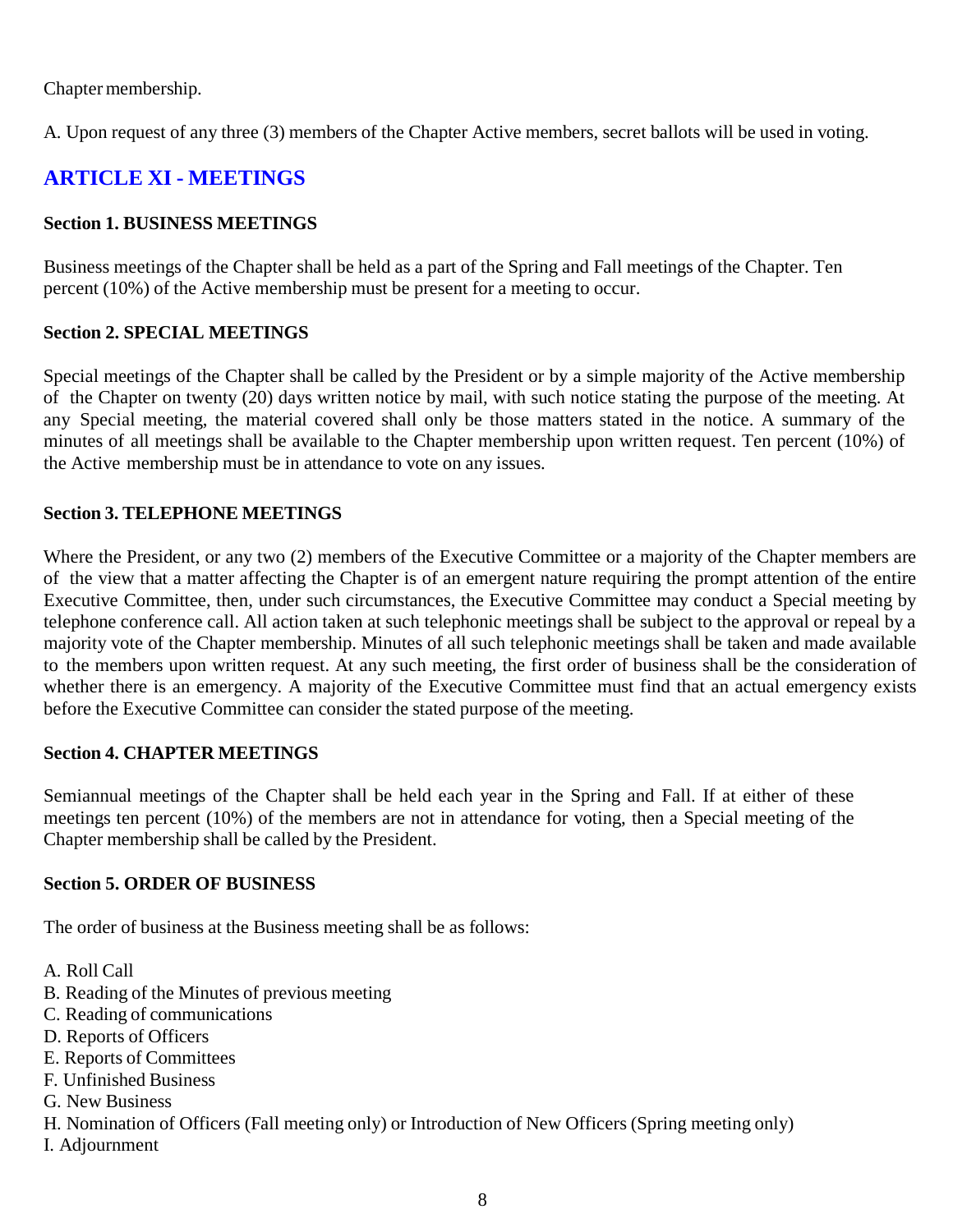## **ARTICLE XII - VOTE AND QUORUM**

### **Section 1. ACTIONS AND VOTING**

Except as otherwise provided herein, action of the Chapter shall be taken as follows:

- A. By the majority vote of the Active members of the Chapter, present or represented by proxy at the meeting, provided ten percent (10%) are present.
- B. The Officers of the Chapter shall have the power to call for voting by mail from the Active members of the Chapter and such mail ballot shall be of the same effect as a vote of any meeting.
- C. Mail ballots not answered in twenty (20) days from the date of mailing shall be counted in the affirmative and this condition shall be so stated on each ballot or proposal to be voted on. A total of at least ten percent (10%) of the total Chapter members must answer any mail voting.

#### **Section 2. PROXIES**

 Voting representatives of Active members absent from any meeting of the Chapter or its division may be represented by proxy, which shall be in writing.

#### **Section 3. QUORUM**

- A. Ten percent (10%) of the total Active members in good standing present in person or by proxy, shall constitute a quorum at the Regular or Special meetings of the Chapter.
- B. A majority of the members of a committee shall constitute a quorum at its meetings.
- C. In a mail ballot, at least ten percent (10%) of the total Active membership must answer the ballot for it to be considered as a quorum.

## **ARTICLE XIII - FINANCES**

#### **Section 1. DUES**

Each member shall pay such fee, dues, and/or assessments in whatever amount and manner as may be deemed appropriate by the Chapter, and adopted by a vote of the members in good standing present or proxy at any annual meeting or Special meeting called for this purpose, provided there is ten percent (10%) present.

#### **Section 2. DELINQUENCY**

Dues and/or assessments become delinquent sixty (60) days after date of invoice mailing. If not paid within ninety (90) days of said invoice mailing date, said membership shall automatically terminate, unless otherwise ordered by special action of the Chapter's Officers, and approved by EASA Headquarters. Dues will not be refunded for the current membership year for any reason.

#### **Section 3. CHAPTER FUNDS**

All funds shall be kept in depositories approved by the Chapter Officers, and shall be paid our for such purposes as have been approved by the Chapter Officers, in accordance with these Bylaws. All moneys from the Chapter funds shall be signed by any one (1) of the Chapter Officers, or other as specified in the Chapter Governing Policies.

#### **Section 4. ACCOUNTING, FINANCIAL STATEMENTS**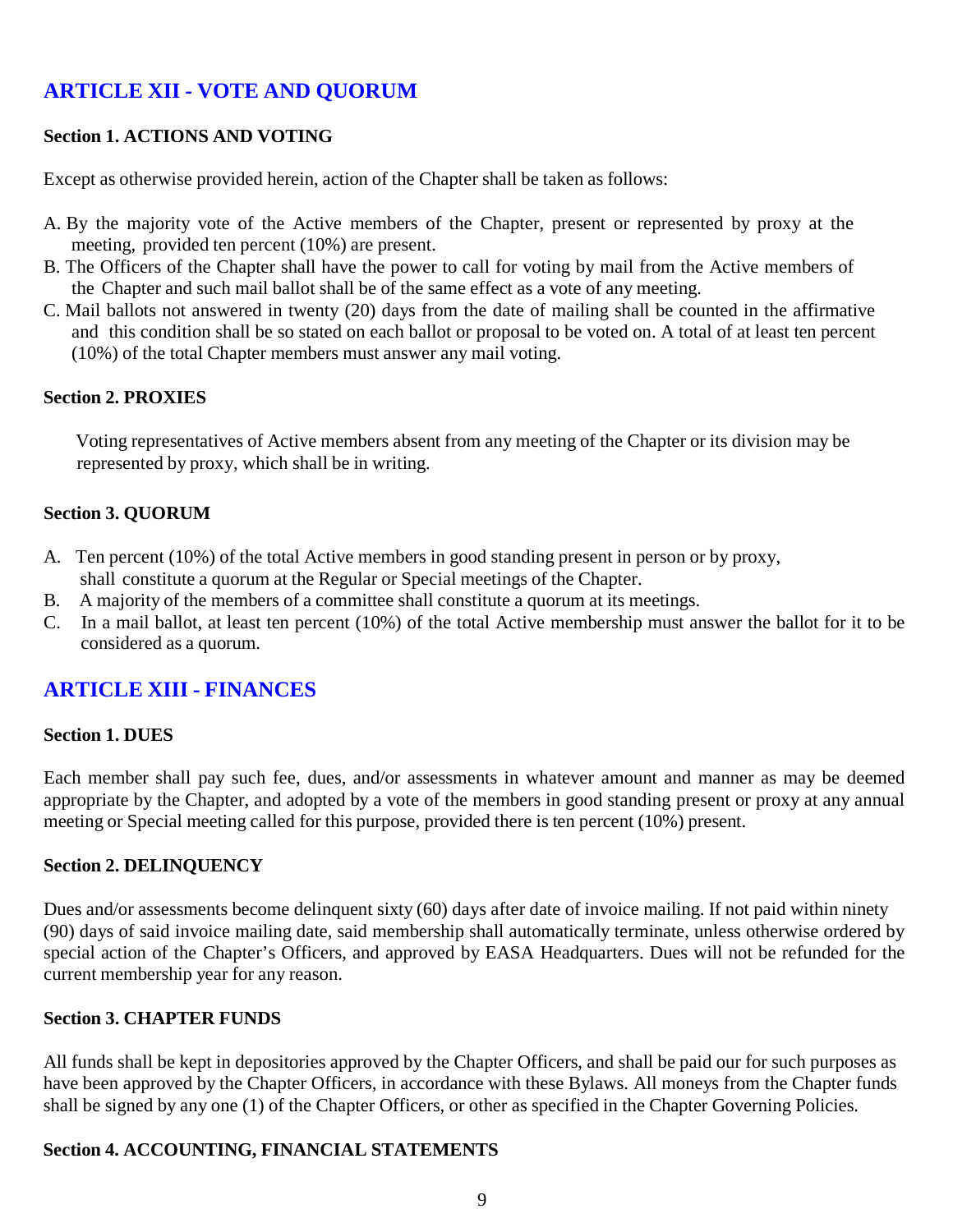Proper books of Chapter Accounts shall be kept and a Financial report and/or Audit, if requested, submitted at the close of the fiscal year. Interim financial reports without audit shall be provided at all meetings of the Chapter members and Officers meetings, and as requested in writing by any Chapter member.

## **Section 5. BUDGET**

The Chapter shall adopt a Budget prior to the beginning of each Fiscal Year, and may make adjustments to said Budget as may be deemed necessary and approved by the Chapter Officers in accordance with these Bylaws. The Budget shall be presented for approval at the annual Spring meeting.

## **Section 6. EXPENDITURE LIMITATIONS**

No one shall incur any obligation on behalf of or in the name of the Chapter in excess of the budgeted amount without the prior approval of the Executive Committee, subject to the limitations of Article VI, 2, (C) of these Bylaws.

## **Section 7. REIMBURSEMENT OF EXPENSES**

A. Claims for reimbursement must be submitted within sixty (60) days of the date incurred.

B. Not withstanding any language to the contrary in these Bylaws, claims for reimbursement after sixty (60) days forbudgeted expenses may be approved by the Executive Committee. Claims in excess of the budgeted amount may be approved by the Executive Committee as allowed by these Bylaws.

## **ARTICLE XIV - PROCEDURES**

## **Section 1. NOTICES**

The Secretary-Treasurer shall notify all members of meetings of the Executive Committee. These meetings are open for any Chapter member to attend.

## **Section 2. PROPOSALS**

Each Chapter member may submit questions, proposals or resolutions to the Executive Committee for its consideration. These items shall be submitted days in advance of an Executive Committee meeting.

## **Section 3. EXECUTIVE COMMITTEE RECOMMENDATIONS**

If the Executive Committee finds that any matter before it affects the fundamental policies of the Chapter, and require immediate action by the members, the Committee shall prepare its recommendations in the form of a mail ballot favorite by the members in accordance with these By-laws.

## **Section 4. PARLIAMENTARY PROCEDURE**

Except as otherwise provided herein, **Roberts Rules of Order**, as amended from time to time, shall govern any question of parliamentary procedure.

## **ARTICLE XV - DISSOLUTION**

## **Section 1. VOTE**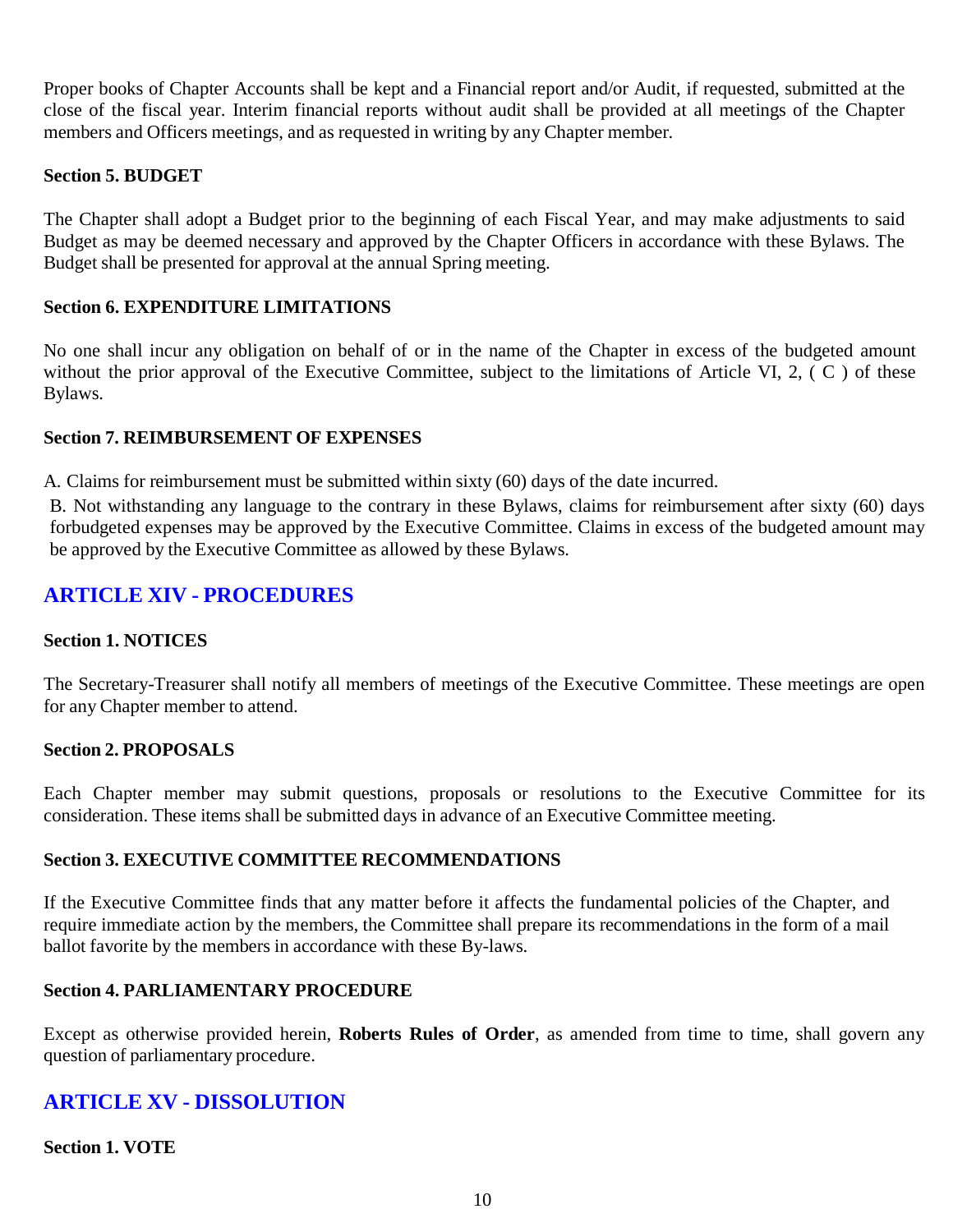The Chapter may be dissolved by a majority vote of the membership at a Special meeting called for that purpose. Such dissolution to be effective ninety (90) days after such a vote is taken and provided all outstanding obligations of the Chapter have been paid.

#### **Section 2. ASSET DISTRIBUTION**

In the event of dissolution of the Chapter, its surplus funds and other assets shall be divided among the members in good standing at the time, in proportion to the amount of dues paid by each member during the preceding Fiscal Year.

## **ARTICLE XVI - BY-LAW AMENDMENTS**

#### **Section 1. AMENDMENTS**

Proposed amendments to these By-laws shall be referred to the Chapter for adoption by a majority vote of the members of the Chapter, present or proxy in good standing at any Regular meeting or Special meeting called for that purpose, or by mail ballot as provided for in Article XII, Section 1, B and C.

#### **Section 2. NOTICE**

Notice of proposed amendments to the By-laws must be given to the voting membership not less than thirty (30) days prior to the:

- (a) Meeting at which such amendments will be considered,
- (b) Date when mail balloting is closed.

## **ARTICLE XVII - CALENDAR Section 1.**

## **FISCAL YEAR**

The Fiscal Year of the Chapter shall be from April 1 through March 31 of the following year.

#### **Section 2. ADMINISTRATIVE YEAR**

The Administrative Year of the Chapter shall be from the close of the annual Spring meeting, to the close of the annual Spring meeting of the following year.

## **GOVERNING POLICIES**

**Resolved,** that the governing policies serve to further clarify the Bylaws as well as to cover subject matter not defined by the Bylaws that need some type of control. Further, these resolutions on policy may be changed or amended from time to time as the occasion may demand, and that they will automatically be reviewed after five (5) years have elapsed since their adoption or last date of review; and be it further

**Resolved,** that the policies shall be arranged under the headings of:

- (a) Membership, 10 19
- (b) Chapter, 20 29
- (c) Officers, 30 39
- (d) Meetings, 40 49
- (e) Dues and Collections, 50 59
- (f) Misc. General Policies, 60 69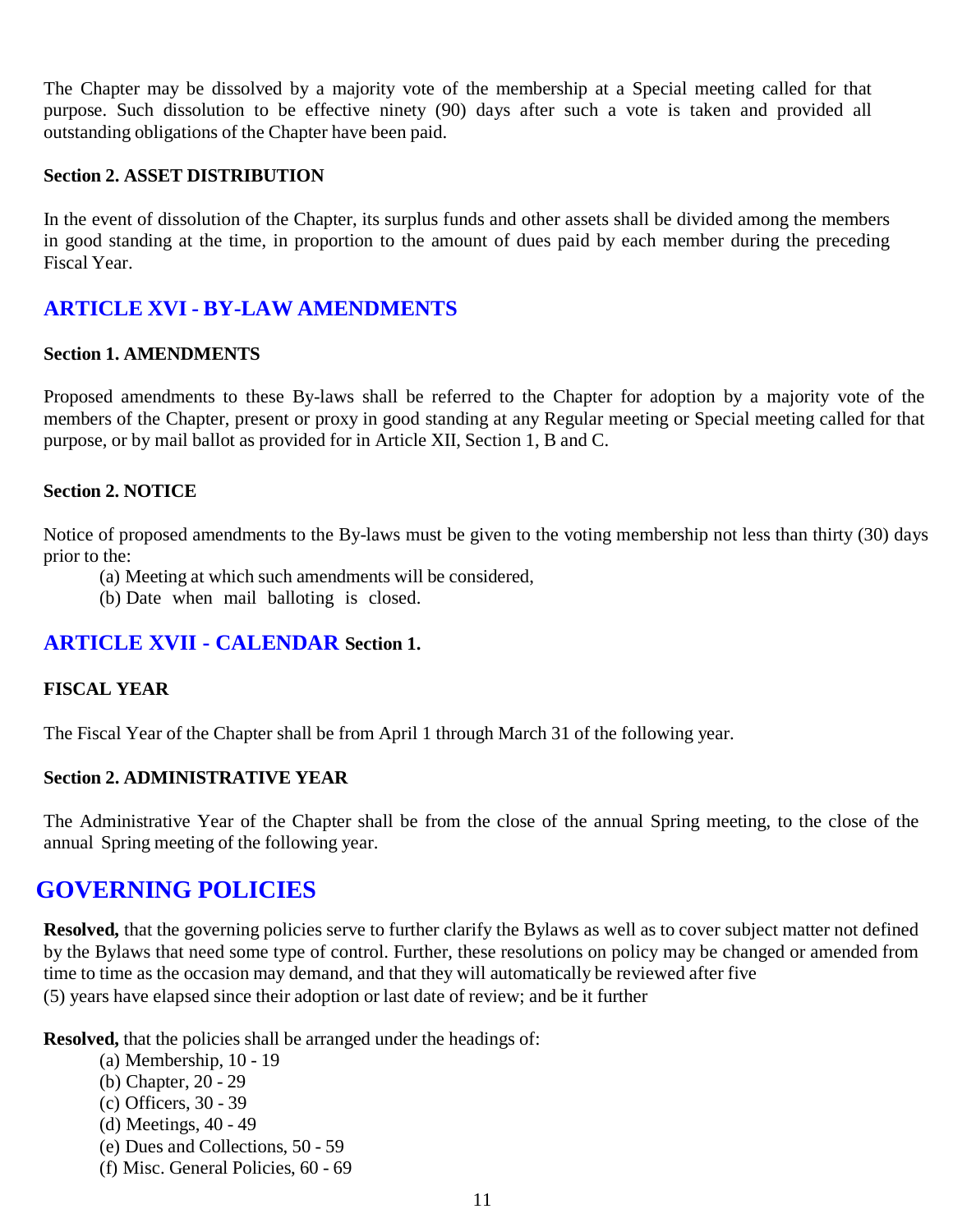#### **MEMBERSHIP**

#### **ProspectiveMembers**

10. **Resolved,** that in response to a request from EASA Headquarters, a representative of the Chapter shall visit, inquire, or telephone a prospective member firm and report his findings to the Chapter President, who in turn will forward these findings to EASA Headquarters. If the Applicant is eligible for membership, after receiving the application from EASA Headquarters, the Chapter will then vote on the Prospective member firm. If an application for Active membership is made between semiannual Chapter meetings, directly to the Chapter, the application will be sent to EASA Headquarters along with the application fee and dues. An Active member or Affiliate member in the vicinity of the applicant will then visit the applicants place of business for the purpose of gathering information and filling out a questionnaire that will be given to the Chapter Executive Committee. The Chapter Executive Committee will then use this report and the questionnaire to determine whether the applicant is eligible to become an Active member of EASA. If the Executive Committee determines that the applicant is qualified to become an Active member, it will

notify the Chapter membership accordingly by letter, which is the responsibility of the Secretary-Treasurer. The Chapter members will then have fifteen (15) days to respond in the affirmative or otherwise. No response is assumed to be a Yes vote in favor of admitting the applicant, however fifteen (15%) percent of the members must respond for a mail ballot to be valid as per the Bylaws. A majority in the affirmative at the end of fifteen (15) days will approve the application which will then be forwarded to EASA Headquarters who will notify the applicant that his membership application has been accepted. Likewise, a majority of negative votes will reject the application which will then be forwarded to EASA Headquarters who will notify the applicant that they were not approved for membership and will return the applicant's dues and/or fees.

#### **Prospective Members Sponsors**

11. **Resolved,** that a Prospective member applying for EASA membership should get one of the three (3) Active Chapter members closest to his place of business to sponsor him. If these three (3) members are not willing to be the sponsor, the Executive Committee will have the responsibility to find a sponsor within the Chapter, if it is determined that the prospective member is eligible for membership.

#### **Prospective Member Meeting Attendance**

12. **Resolved,** that a Prospective member or his representative need not be present at the Chapter meeting when said Prospective member's application for membership is voted on.

#### **EASA Emblem**

13. **Resolved,** that Affiliate members of the Chapter may not use the EASA emblem or publicize their affiliation with EASA unless they are also an Associate member of EASA, and then, upon displaying the EASA emblem, they must indicate that they are Associate members of EASA.

#### **Code of Business Practice, Violation**

14. **Resolved,** that a member who has a complaint against another member for violation of the EASA Code of Business Practice must send a written letter, stating such complaint, to the Chairman of EASA's Trade Relations Committee, who will then follow the member complaint procedure set up by EASA. A copy of said letter should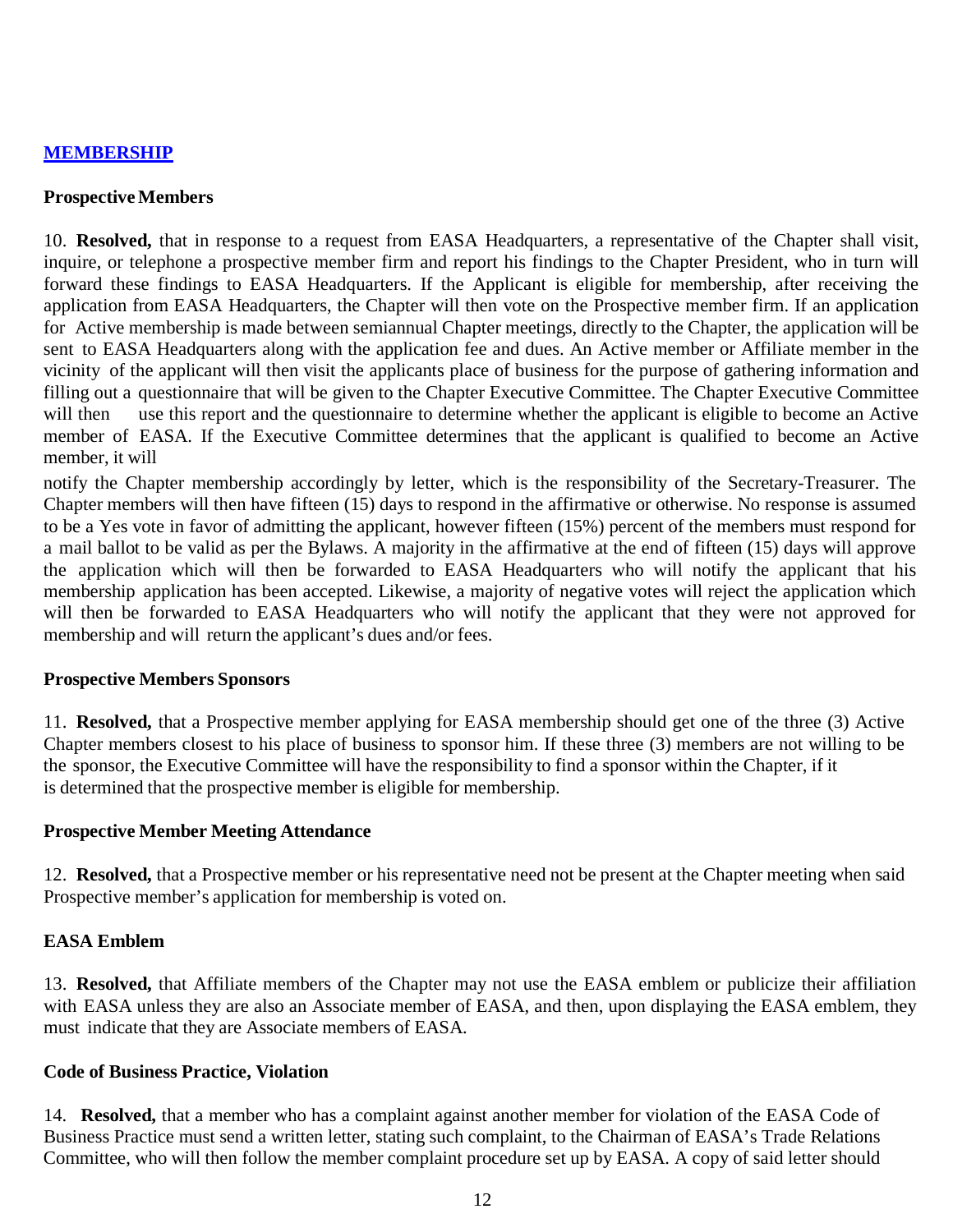also be sent to the Chapter Executive Committee Chairman.

#### **Member Reinstatement**

15. **Resolved,** that there shall be no Active membership reinstatement, if requested for delinquent dues. Any application for reinstatement for late payment of dues shall be treated as a New member application subject to the rules and fees as set forth in Article III, Section 3, and Governing Policy 10 of the EASA, Inc. Bylaws.

#### **CHAPTER**

### **Chapter Meeting Minutes**

20. **Resolved,** that the Secretary-Treasurer shall send a copy of the minutes of annual Spring and Fall meetings to the Executive Vice President of EASA within ten (10) days after the date of the meeting. Minutes of all other meetings involving the Chapter shall be sent to the Executive Committee Chairman within thirty (30) days after the date of the meeting. All minutes, of any meeting, shall be upon written request forwarded to any Chapter member by the Secretary-Treasurer.

#### **EASA Official at Chapter Meetings**

21. **Resolved,** that the Chapter may request the attendance of the EASA President at one Chapter meeting each year, or a Staff Engineer or the Executive Vice President, for the purpose of presenting a program. The Chapter will pay the President's (including spouse) or staff member's hotel and meeting registration expense. EASA will pay their reasonable transportation and meal expenses.

#### **EASA Officers Training, ST. Louis**

22. **Resolved,** that each year, the incoming President, plus one other incoming Chapter Officer, usually the incoming Secretary/Treasurer, shall attend the Chapter Officers meeting held in St. Louis. If the incoming Secretary/Treasurer cannot attend, then the incoming Vice-president may attend. The Chapter shall pay the transportation to and from the Officers Meeting at the lowest obtainable price. If only one Officer is able to attend, then the Chapter will pay the airfare of the attending Officers' spouse. EASA, Inc. will pay a per diem for local expenses at this meeting for the Officers only. (Incoming defined as: the officers elected at the Fall Chapter Meeting)

#### **Executive Committee, Length of Term**

23. **Resolved,** that the Executive Committee members shall hold office from the end of the Spring Meeting to the end of the following years Spring Meeting. It is further resolved, that the Executive Committee members, President, Vice President, and the Secretary-Treasurer shall be moved up in office each year and voted on to accept by acclimation, upon acceptance by said individuals, thereby only having to nominate for a Secretary-Treasurer, unless the Secretary- Treasurer office is held by an Affiliate member, who can hold only this specific office in the Executive Committee. If this is the case, election for more than one Officer will have to be held.

#### **OFFICERS**

#### **MEETINGS**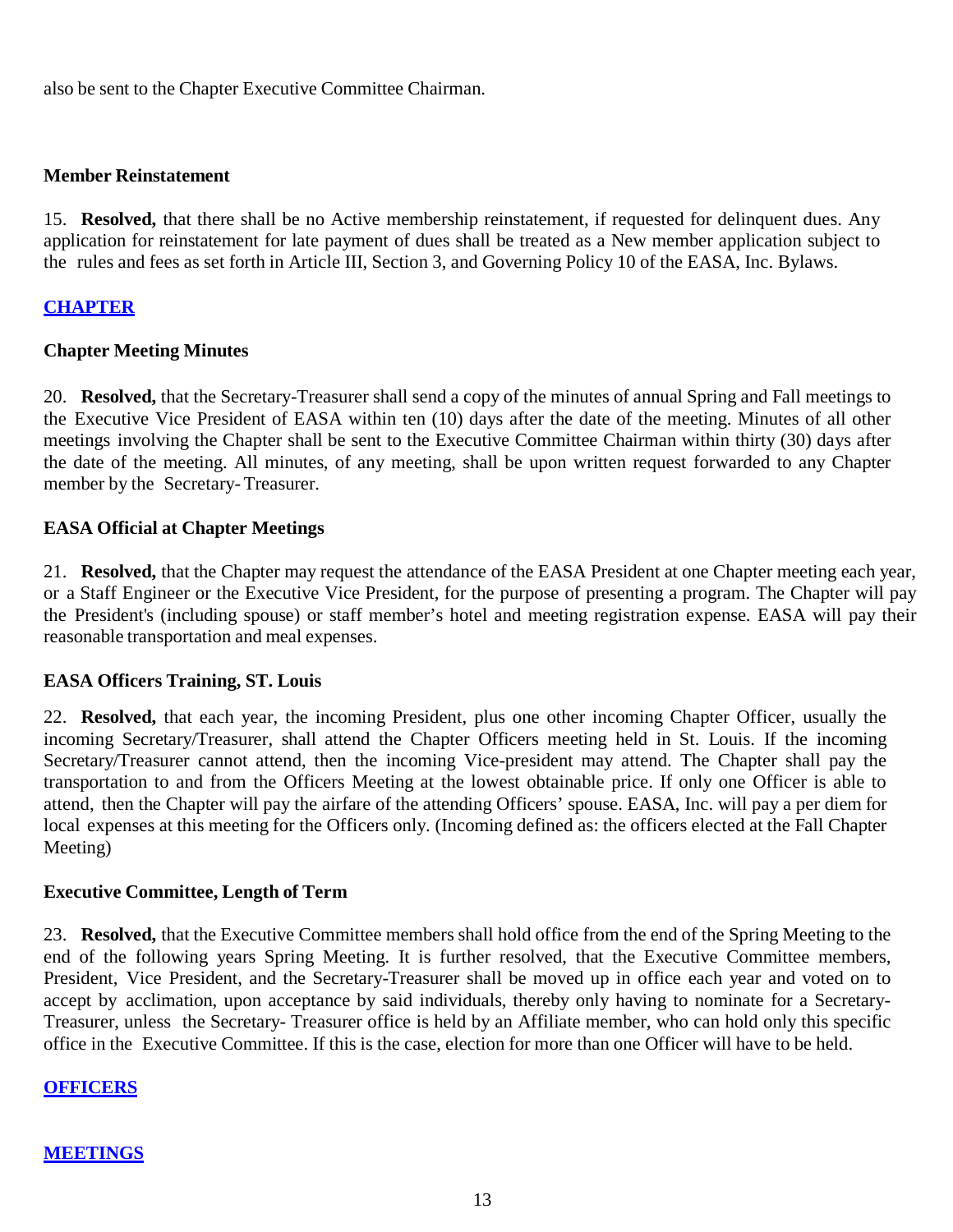## **Spring Meeting**

40. **Resolved,** that the Spring meeting shall be for one full day only, preferably on a Saturday, with an early bird party the night prior. The date and place of this meeting shall be voted on by the Chapter membership and a date and place for the subsequent years Spring meeting, to facilitate advance planning by a Planning committee and Host member, for accommodations, program and finances. A Planning Committee along with the Executive Committee and a Host member shall plan the events of said meeting. All bills, for said meeting shall be paid immediately after said meeting where feasible, or sent directly to the Executive Committee for their approval and immediate payment thereof by the Secretary/Treasurer. Moneys for said meeting should be kept within the approved budget for said year. If expenditures exceed the budget, the Executive Committee must approve said over budget expenditure prior to said meeting as per these Bylaws.

## **Fall Meeting**

41. **Resolved,** that the Fall Meeting place and Hosts shall be elected and voted on by the Chapter members. The Fall meeting date and place for the subsequent year shall also be voted upon to facilitate advance planning by a Planning committee and Host member, for accommodations, program and finances. The Executive Committee in cooperation with the Host members and a Planning Committee shall be responsible for planning said meeting. All bills, for said meeting shall be paid immediately after said meeting where feasible, or sent directly to the Executive Committee for their approval and immediate payment thereof by the Secretary/ Treasurer. Moneys for said meeting should be kept within the approved budget for said year. If expenditures exceed the budget, the Executive Committee must approve said over budget expenditure prior to said meeting as per these Bylaws.

## **Early Meeting Registration**

42. **Resolved,** that for each meeting/convention, early registration is requested. If you register, and do not give 3 days notice of cancellation to the meeting Chairman, you will be required to pay the registration fee anyway, and if you have prepaid, there will be no refund. If you do not pre- register ten (10) days prior to the convention day, the registration fee will have twenty (20%) percent or Twenty-five dollars (\$25.00), whichever is more added to it.

## **DUES AND COLLECTIONS**

#### **Dues**

1 **Resolved,** that the annual dues for all Active and Affiliate members of the Chapter shall be; One hundred twenty-five dollars (\$125.00). Collection of said dues is made directly by EASA Headquarters. Dues deadline shall correspond with EASA International.

2 **Resolved,** that all dues, both International and Chapter, are due by February 10th. Any dues received after this time will be considered delinquent. The Chapter receives a fifteen (15) percent discount for dues paid by March 1. Should the Chapter loose the fifteen (15) percent discount, this amount will be added to the Chapter dues for that year, a statement being sent out by the Secretary-Treasurer to said delinquent Chapter members.

3 **Resolved,** that dues for all Active, Affiliate and Privileged members are the same, and may be increased from time to time upon a majority vote of the Active Chapter members.

4 **Resolved,** that all Active, Affiliate, or Privileged members, joining the Chapter after April 1st, are to pay three quarters (3/4) of a years dues, and after June 30th, to pay one half (1/2) of a year's dues and after September 30th, to pay one quarter (1/4) of a year's dues and after December 31st, are to pay a full years dues. The membership year shall remain April 1st through March 31st in all instances.